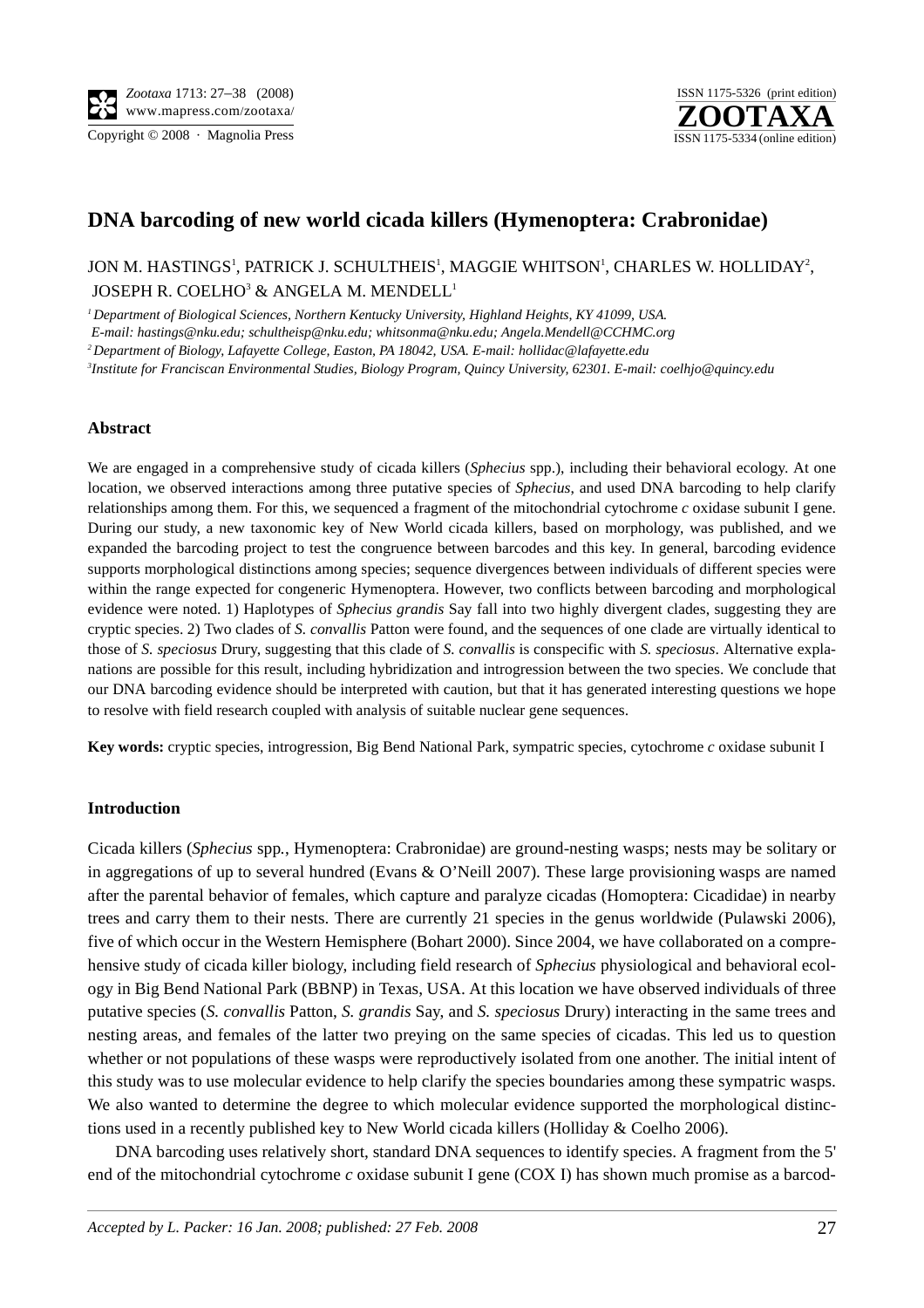ing standard (Dasmahapatra & Mallet 2006**)**. The utility of this gene stems from the observation that COX I sequences are consistent within species, but quite different between congeneric species, even those that have diverged apparently recently (Hebert *et al*. 2003a). Hebert *et al*. (2004a) noted that intraspecific differences in COX I in North American birds averaged only 0.43%, while differences between closely related species averaged 7.93%. In a study of COX I sequences of spiders, Barrett and Hebert (2005) found that the mean percent sequence divergence between congeneric species was 16.4%, which was more than an order of magnitude greater than the mean of 1.4% found between conspecific individuals. In fact, Hebert *et al.* (2004a) have proposed the arbitrary value of 10x the average within species difference in COX I as a possible standard threshold for species distinction.

The use of DNA barcoding as a means of species identification has generated much criticism (e.g., Moritz & Cicero 2004; Will & Rubinoff 2004). DeSalle *et al*. (2005) point out that some barcoding studies have revealed high variability of COX I sequences within species; such variability could result in an overestimation of species diversity when insufficient sampling has occurred. In a test of the ability of COX I barcoding to correctly identify Diptera, Meier *et al*. (2006) revealed a high rate of misidentification. This was attributed to extensive overlap between intra- and interspecific genetic variability. Another criticism of COX I barcoding is the contention that we poorly understand the biology of mitochondria and the processes that impact their evolution (Ballard & Rand 2005), and as a consequence, caution should be employed when making conclusions about uncorroborated mitochondrial barcoding evidence.

Despite these criticisms, genetic information, including COX I sequences, has often been successfully used for assessment of taxonomic diversity within, as well as between, specimen collection sites (Danforth *et al*. 1998; Hebert *et al*. 2004b; Smith *et al*. 2005). Diversity measures based on barcoding evidence often exceed measures based solely on morphology. The existence of highly divergent barcode groupings within morphospecies has been used to corroborate electrophoretic (Danforth *et al*. 1998) and ecological evidence (Hebert *et al*. 2004b; Smith *et al*. 2007) to help identify sympatric cryptic species. Additionally, the discovery of highly divergent barcodes within morphospecies has prompted closer examination of morphological variation, more detailed study of ecological specialization, or additional gene sequence analysis for possible identification of sympatric cryptic species (Smith *et al*. 2005).

We sequenced COX I fragments of a sample of four putative cicada killer species from one location in Argentina and 19 locations within North America, including individuals of the three morphospecies found in BBNP. We determined the degree of sequence divergence between all pairs of individuals to compare the percent divergence within and among species. To help clarify relationships among these wasps, we also used these sequences to construct a phylogeny. We predicted that the phylogeny would reveal one clade for each species sampled (S. *speciosus, S. grandis, S. convallis* and *S. spectabilis* Taschenberg). Furthermore, if the results of Hebert *et al.* (2003b) and Hebert *et al.* (2004a) hold true, we expected to find divergences of COX I sequences among these clades to be at least an order of magnitude greater than they are within clades. For the BBNP samples, we expected to find three distinct barcode groupings, each corresponding to one of the three morphospecies, *S. convallis*, *S. grandis*, and *S. speciosus,* found there.

## **Materials and methods**

**Sampling**. DNA was extracted from four morphospecies of *Sphecius* and a total of 56 individuals from 20 geographic locations (Table 1; Fig. 1). Most specimens were captured by the authors, preserved in 95% ethanol and stored in a -20° C freezer. Other specimens were mailed dry to CWH for identification by collectors and museums in response to a solicitation effort. Specimen vouchers and voucher DNA are retained in the insect collection at Northern Kentucky University. Voucher DNA and specimens can be obtained by contacting JMH; upon his retirement, specimen vouchers will be deposited in the Academy of Natural Sciences entomology collection, Philadelphia, PA.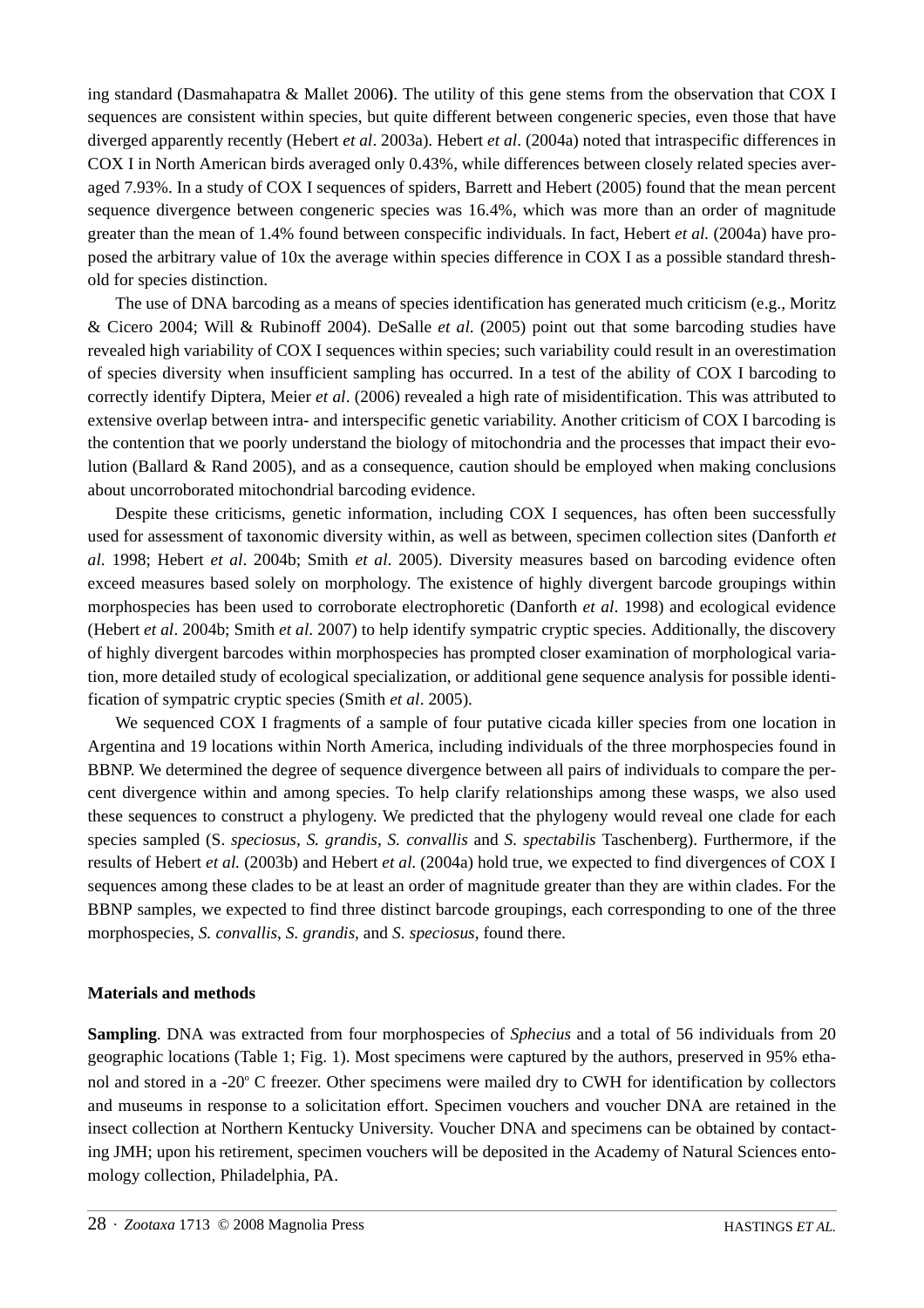| species, haplotype | isolate   | GenBank accession number | latitude, longitude |
|--------------------|-----------|--------------------------|---------------------|
| S. convallis, A    | 308ScAZ   | EF203763                 | 31.26, -111.11      |
|                    | 309ScAZ   | EF203764                 | 31.26, -111.11      |
| S. convallis, B    | 307ScCA   | EF203752                 | 33.82, -116.53      |
|                    | 304ScCA   | EF203752                 | 33.82, -116.53      |
|                    | 303ScCA   | EF203753                 | 33.82, -116.53      |
|                    | 302ScCA   | EF203754                 | 33.82, -116.53      |
|                    | 802ScTX   | EF203755                 | 29.18, -103.00      |
|                    | 803ScTX   | EF203756                 | 29.18, -103.00      |
|                    | 801ScTX   | EF203757                 | 29.18, -103.00      |
|                    | 403ScsAZ  | EF203758                 | 31.87, -109.10      |
|                    | 305ScCA   | EF203759                 | 33.82, -116.53      |
|                    | 502ScgcAZ | EF203760                 | 36.10, -112.16      |
|                    | 507ScAZ   | EF203761                 | 36.77, -111.66      |
|                    | 505ScgcAZ | EF203762                 | 36.86, -111.58      |
| S. grandis, A      | 213SgCO   | EF201983                 | 38.05 - 102.95      |
|                    | 212SgCO   | EF203712                 | 38.05, -102.95      |
|                    | 201SgCO   | EF203713                 | 38.05, -102.95      |
|                    | 57SgTX    | EF203714                 | 29.20, -102.92      |
|                    | 219SgCO   | EF203715                 | 38.05, -102.95      |
|                    | 9SgTX     | EF203716                 | 29.18, -103.00      |
|                    | 8SgTX     | EF203717                 | 29.18, -103.00      |
|                    | 16SgTX    | EF203718                 | 29.18, -103.00      |
|                    | 69SgTX    | EF203719                 | 29.20, -102.92      |
|                    | 50SgTX    | EF203720                 | 29.20, -102.92      |
|                    | 29SgTX    | EF203721                 | 29.20, -102.92      |
|                    | 15SgTX    | EF203722                 | 29.18, -103.00      |
|                    | 14SgTX    | EF203723                 | 29.18, -103.00      |
|                    | 13SgTX    | EF203724                 | 29.18, -103.00      |
|                    | 28SgTX    | EF203725                 | 29.20, -102.92      |
|                    | 604SgsAZ  | EF203726                 | 31.55, -109.66      |
| S. grandis, B      | 51SgTX    | EF203727                 | 29.20, -102.92      |
|                    | 11SgTX    | EF203728                 | 29.18, -103.00      |
|                    | 601SgCA   | EF203729                 | 33.72, -115.40      |
|                    | 602SgCA   | EF203730                 | 34.84, -117.02      |
|                    | 503SggcAZ | EF203731                 | 36.24, -112.52      |
|                    | 504SggcAZ | EF203732                 | 36.86, -111.58      |
|                    | 506SggcAZ | EF203733                 | 36.86, -111.58      |
|                    | 901SgID   | EF203734                 | 43.66, -116.70      |
|                    | 605SgWA   | EF203735                 | 46.58, -119.15      |
| S. speciosus       | 30SsTX    | EF203736                 | 29.20, -102.92      |
|                    | 18SsTX    | EF203737                 | 29.20, -102.92      |

TABLE 1. GenBank accession numbers, isolate identification, latitude & longitude of collection site, and species & haplotype of specimens used in analysis.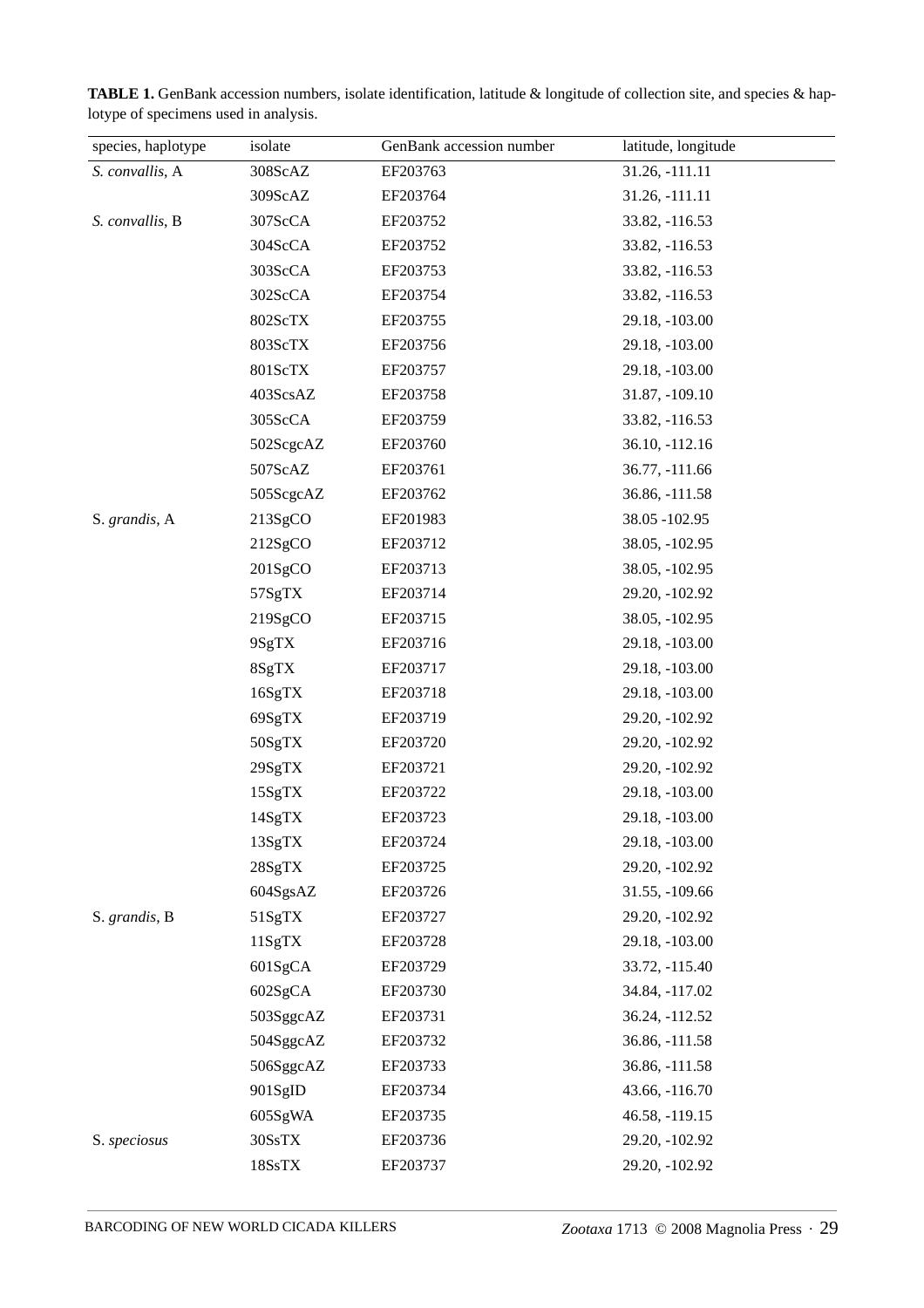|                | 26SsTX                           | EF203738 | 29.18, -103.00   |
|----------------|----------------------------------|----------|------------------|
|                | 25SsTX                           | EF203739 | 29.18, -103.00   |
|                | 230SsCO                          | EF203740 | 38.05, -102.95   |
|                | 228SsCO                          | EF203741 | 38.05, -102.95   |
|                | 215SsCO                          | EF203742 | 38.05, -102.95   |
|                | 103SsKY                          | EF203743 | 39.03, -84.46    |
|                | 105SsKY                          | EF203744 | 39.03 - 84.46    |
|                | 134SsKY                          | EF203745 | 39.03 - 84.46    |
|                | 115SsKY                          | EF203746 | 39.03 - 84.46    |
|                | 114SsKY                          | EF203747 | 39.03 - 84.46    |
|                | 137SsKY                          | EF203748 | 39.03 - 84.46    |
|                | 701S <sub>s</sub> P <sub>A</sub> | EF203749 | 40.70 - 75.21    |
|                | 702SsPA                          | EF203750 | 40.70 - 75.21    |
| S. spectabilis | 1004SstARG                       | EF203765 | $-26.96, -66.14$ |
|                | 1002SstARG                       | EF203766 | $-26.96, -66.14$ |
|                |                                  |          |                  |

**Molecular methods.** DNA was extracted by two methods. For most alcohol-preserved specimens DNA was extracted from flight muscle tissue using DNAzol DIRECT (Molecular Research Center, Inc., Cincinnati, OH) following the procedure recommended by the manufacturer. For most dried specimens, DNA was isolated from ground flight muscle by digestion of the tissue in 100 mM Tris-HCl (pH 8.5), 10 mM EDTA, 200 mM NaCl, 0.2% SDS, and 0.75  $\mu$ g/ $\mu$ l proteinase K followed by phenol/chloroform extraction and alcohol precipitation. A fragment, approximately 650 base pairs long, near the 5' end of the COX I gene was amplified by PCR using an AccuPrime Taq DNA Polymerase System (Invitrogen life technologies, Carlsbad, CA). PCR primers were designed by locating the target gene-fragment within a published mitochondrial genome of the Italian honey bee, *Apis mellifera ligustica* Spinola available in GenBank (accession L06178), and selecting complementary sequences that would be suitable for primers. The forward primer for all samples was 5'–TAT-CAACCAATCATAAAAATATTG–3', and the reverse primer was 5'–TAAACTTCTGGATGAC-CAAAAAATCA–3' which are similar to the Folmer primer set, LCO1490 and HCO2198 (Folmer *et al*. 1994).

PCR was carried out with a Model PTC–100 Programmable Thermal Controller (GMI, Inc., Ramsey, MN). The same PCR protocol was followed for each sample: 1) 94° C for 2:00 min, 2) 94° C for 0:30 min, 3) 45<sup>o</sup>C for 1:30 min, 4) 70<sup>o</sup>C for 1:00, 5) return to step 2 for 5 cycles, 6) 94<sup>o</sup>C for 0:30 min, 7) 51<sup>o</sup>C for 1:30 min, 8) 70° C for 1:00, 9) return to step 6 for 35 cycles, 10) 70° C for 5:00 min. PCR products were identified by gel electrophoresis and were then isolated and purified from the gels with Qiagen MinElute Gel Extraction Kits (Qiagen Sample & Assay Technologies, Valencia, CA). Unidirectional sequencing of the PCR products was done by Retrogen, Inc. (San Diego, CA)

COX I sequences have been deposited in GenBank along with specimen collection and identification information. Sequence accession numbers are EF201983 and EF203712 - EF203767. Simultaneous alignment of all sequences can be observed by locating the data sets within "TaxBrowser" on the National Center for Biotechnology Information (NCBI) website, and then selecting the "popset" function.

**Data analysis**. COX I sequences from 56 individuals of *Sphecius* were aligned by eye, resulting in a final alignment of 648 base pairs. There were no insertions or deletions. Sequences from *Bembix troglodytes* Handlirsch and *Sceliphron caementarium* Drury (Hymenoptera: Sphecidae) were used as outgroups; we generated the former sequence from a specimen collected at BBNP (GenBank accession EF203767), the latter sequence was obtained from GenBank (accession EF032291). These taxa represent the family to which *Spheciu*s currently belongs (Crabronidae), and the family from which it was recently removed (Melo 1999), respectively. In the final data set, only two sequences were missing bases from the 3' ends: *S. convallis* CA5 was missing the last 26 bases, and *S. convallis* CA1 the last six bases. This brought the amount of missing or ambiguous data to about 4% (27 bases).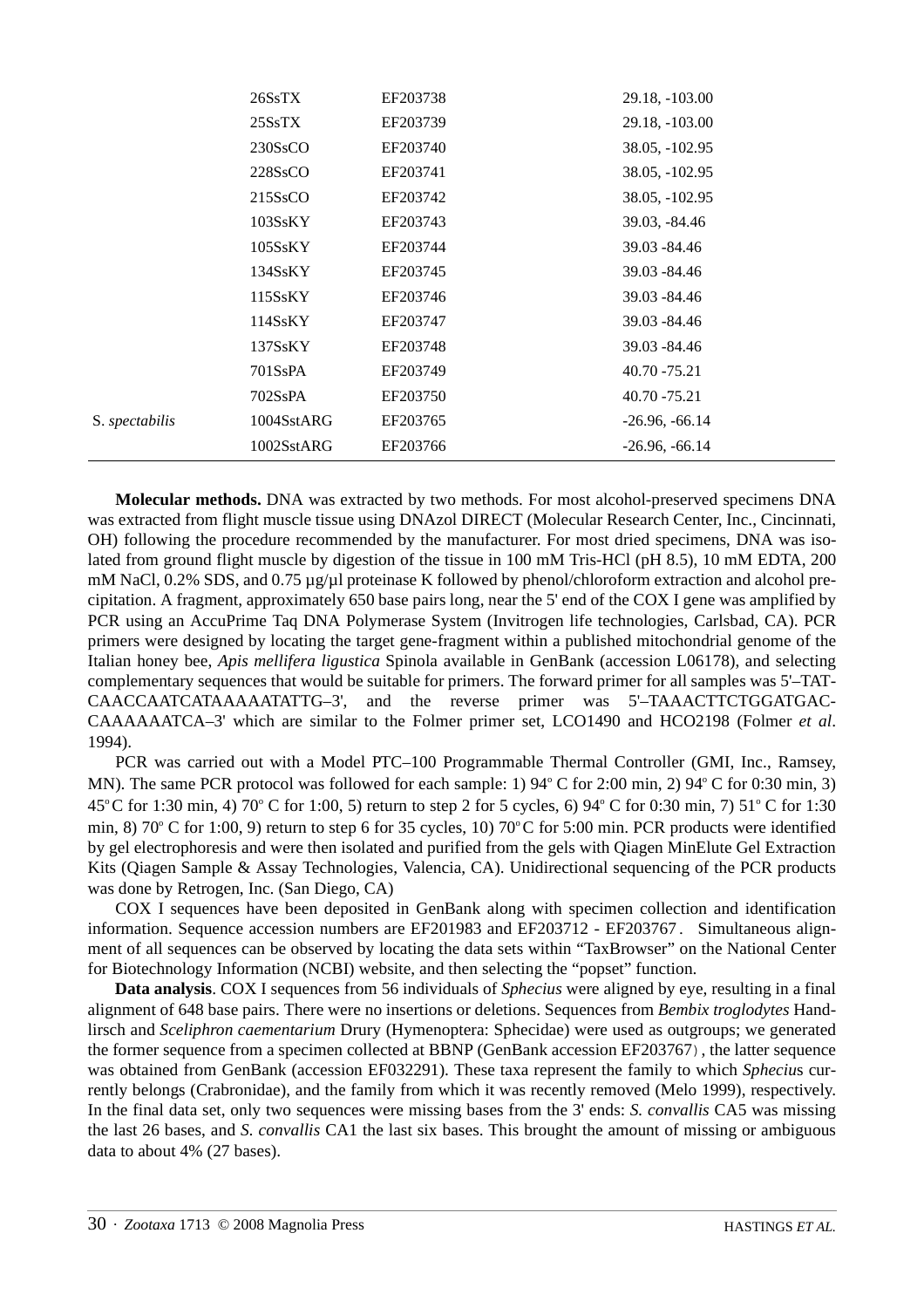

**FIGURE 1**. Geographic distribution of mitochondrial haplotypes for individuals of the three *Sphecius* species sampled from the USA. Approximate localities for all 54 individuals are shown. (Note: *S. spectabilis* does not occur in the USA; the two individuals sampled were Argentinean).

The software PAUP\* 4.0b10 was used for analysis of DNA data (Swofford 2002). Neighbor-joining (NJ) and maximum likelihood analyses were run. For all analyses, the number of trees which could be saved was not limited.

During NJ, any ties were broken randomly. NJ was used for the set of samples from BBNP, as well as for all 56 COX I sequences sampled in this study. Bootstrapping for these data sets was done using 10,000 replicates and NJ as the optimality criterion.

Maximum likelihood analysis was used to further examine the data set of the 24 unique COX I sequences. The program Modeltest 3.7 (Posada & Crandall 1998) was used to determine the best maximum likelihood model for analysis. Of the models tested, GTR+G best fit the data and was used for the maximum likelihood analysis. As maximum likelihood bootstrap analyses are too time consuming for general use, parsimony was used as the optimality criterion for bootstrapping this data set. The analysis consisted of 10,000 bootstrap replicates with the starting tree generated by 100 rounds of random addition.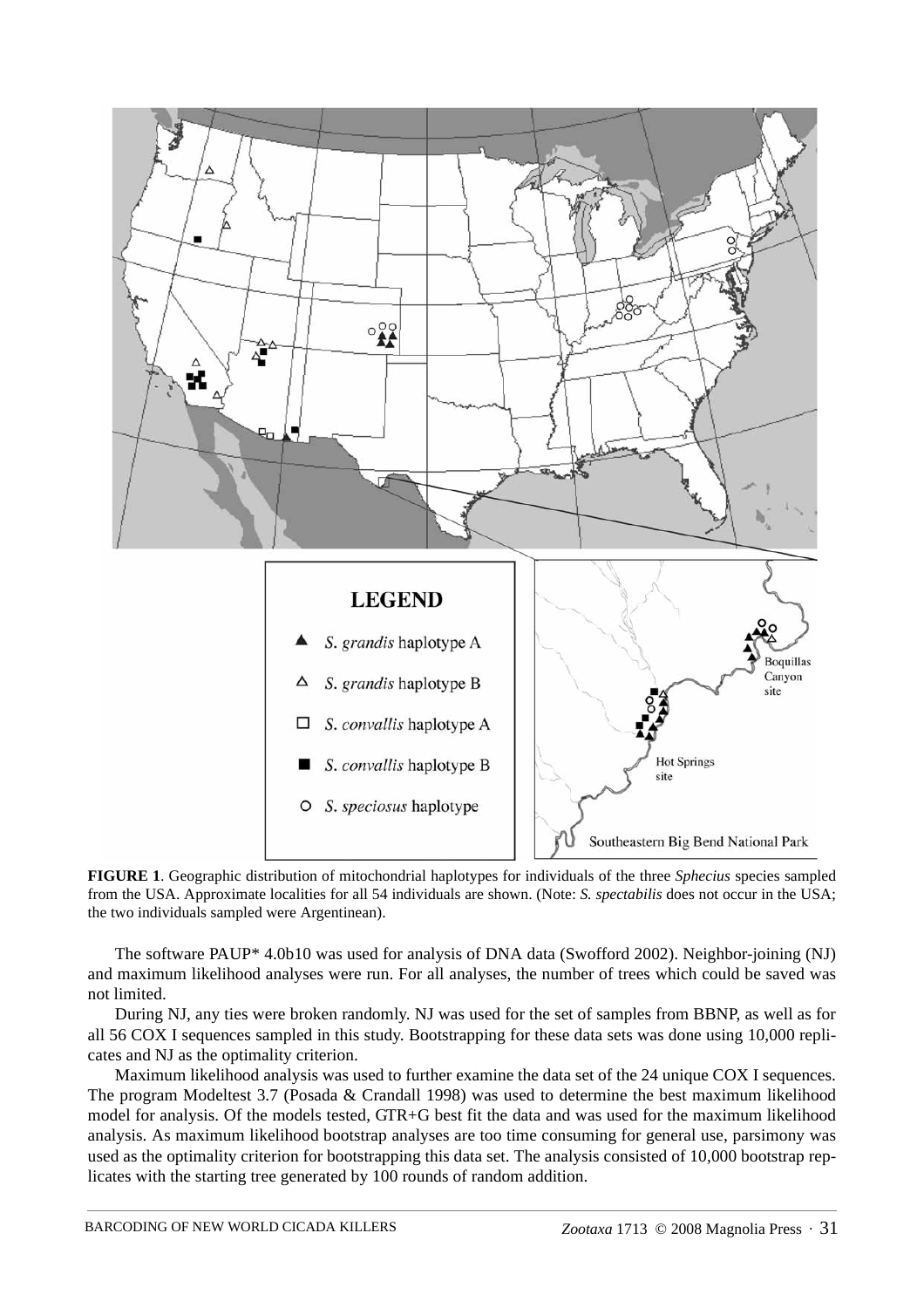### **Results**

**BBNP data set: NJ analysis and percent divergences.** Samples fell into three major clades (Fig. 2), each with 100% bootstrap support. Two of these clades (A, B) were formed by *S. grandis* sequences, and these did not cluster together, rather clade B grouped with the sequences for the other two sympatric species. These subgroups within species will hereafter be referred to as haplotypes. The third major clade was formed by individuals of *S. convallis* and *S. speciosus*. The percent divergences of COX I sequences among these three clades (Table 2) is much more than an order greater than the average within-clade divergence, which, for this data set is about 0.15%.



**FIGURE 2**. COX I gene tree resulting from NJ analysis of the BBNP data set. Bootstrap values greater than 70% are provided above the branches. Haplotype symbols match those used in Fig. 1. Note that *S. speciosus* and the majority of *S. convallis* individuals have the same haplotype. The different symbols here emphasize that these are different species.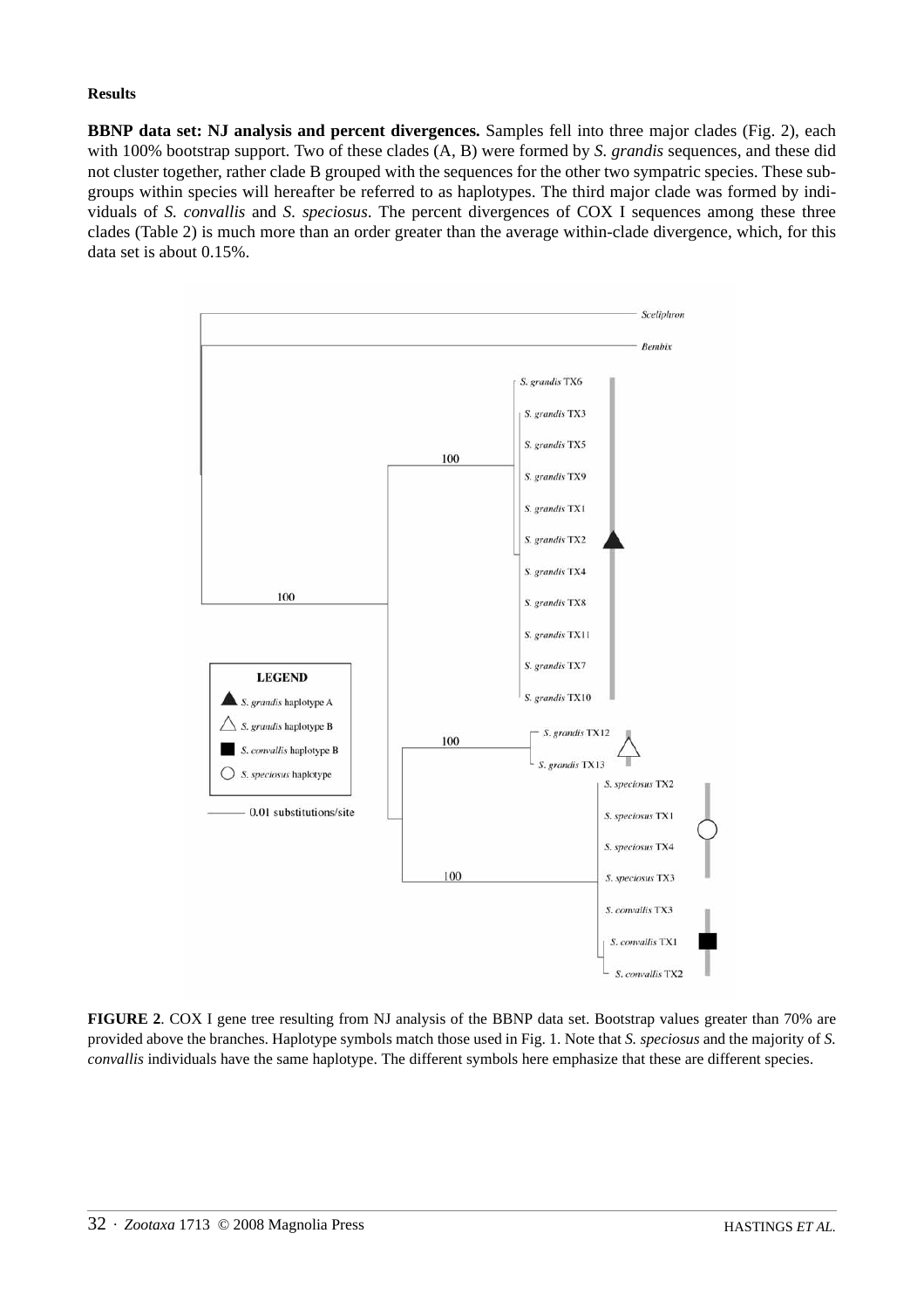| table is modered after the in Schener <i>et al.</i> (2000). |               |               |               |               |  |
|-------------------------------------------------------------|---------------|---------------|---------------|---------------|--|
|                                                             | S. convallis  | S. grandis A  | S. grandis B  | S. speciosus  |  |
|                                                             | $(n = 3)$     | $(n = 11)$    | $(n = 2)$     | $(n = 4)$     |  |
| S. convallis                                                | $0.15 - 0.30$ | $9.40 - 9.60$ | $8.80 - 9.30$ | $0 - 0.30$    |  |
| S. grandis A                                                |               | $0 - 0.30$    | $7.60 - 7.70$ | $9.30 - 9.40$ |  |
| S. grandis B                                                |               |               | 0.30          | 9.01          |  |
| S. speciosus                                                |               |               |               | 0             |  |

**TABLE 2.** Pairwise differences (% range) in COX I sequences among species of cicada killers from Big Bend National Park. The two clades of *S. grandis* have been separated for this analysis. Numbers in bold are ranges within groups. This table is modeled after one in Scheffer *et al*. (2006).

**NJ analysis: full data set.** Eight clades with 100% bootstrap support were found (Fig. 3). These included the three seen in the BBNP tree and the patterns for these in the two analyses are congruent. Hereafter, if not specified, the clades discussed have 100% bootstrap support.

As before, *S. grandis* had two distinct haplotypes (A, B). Within *S. grandis* haplotype B, there were two subgroups: one formed by individuals from Texas, the other by individuals from other states. The average COX I sequence divergence between these two subgroups was about 1.9% . Broader sampling of *S. convallis* resulted in two haplotype clades for that species as well (A, B), with only weak support (74%) for these clades being sister to each other. Clade A consisted of two samples from Arizona, while clade B contained individuals from Arizona and other states. All individuals of *S. speciosus* grouped with the *S. convallis* clade B, and one *S. convallis* B sequence (gc4) was actually identical to a *S. speciosus* (TX1) sequence.

**Maximum likelihood analysis: pruned data set.** The one maximum likelihood tree had a -ln likelihood of 2461.55323 (Fig. 4) and was congruent with both full and BBNP-only neighbor-joining trees. *Sphecius* was supported as monophyletic (100%), but within the genus there was little support along the backbone of the tree, so relationships among clades remain unclear. As before, there was strong bootstrap support (90-100%) for all of the haplotype clades, but no support for either a monophyletic *S. grandis* or *S. convallis*.

**Percent divergence: full data set.** Within the five major haplotype clades (*S. convallis* A, *S. grandis* A & B, *S. spectabilis,* and the combined *S. speciosus*/*S. convallis* B clade), sequences generally were less than 2% divergent; average within-clade divergence was about 0.40% (Table 3). Sequence divergence among these clades ranged from  $5.8 - 9.2\%$ , which exceeds the divergence threshold for species distinction suggested by Hebert *et al.* (2004a), which for this sample of *Sphecius* would be about 4.00%.

|                 | S. convallis A | S. convallis B | S. grandis A   | S. grandis B   | S. speciosus  | S. spectabilis |
|-----------------|----------------|----------------|----------------|----------------|---------------|----------------|
|                 | $(n = 2)$      | $(n = 12)$     | $(n = 16)$     | $(n = 9)$      | $(n = 15)$    | $(n = 2)$      |
| S. convallis A  | $\mathbf{0}$   | $6.13 - 8.35$  | $7.99 - 8.36$  | $6.00 - 7.04$  | $8.35 - 8.37$ | $6.44 - 6.60$  |
| S. convallis B. |                | $0 - 1.12$     | $9.34 - 10.51$ | $8.30 - 10.85$ | $0 - 1.12$    | $7.36 - 8.87$  |
| S. grandis A    |                |                | $0 - 0.05$     | 7.39-7.98      | $9.01 - 9.47$ | $7.20 - 7.33$  |
| S. grandis B    |                |                |                | $0 - 2.12$     | $8.30 - 8.90$ | $5.83 - 6.57$  |
| S. speciosus    |                |                |                |                | $0 - 0.02$    | $7.21 - 7.33$  |
| S. spectabilis  |                |                |                |                |               | 0.05           |

**TABLE 3.** Pairwise differences (% range) in COX I sequences among clades of New World cicada killers. Numbers in bold are ranges within clades. *S. speciosus* and *S. convallis* B are listed spearately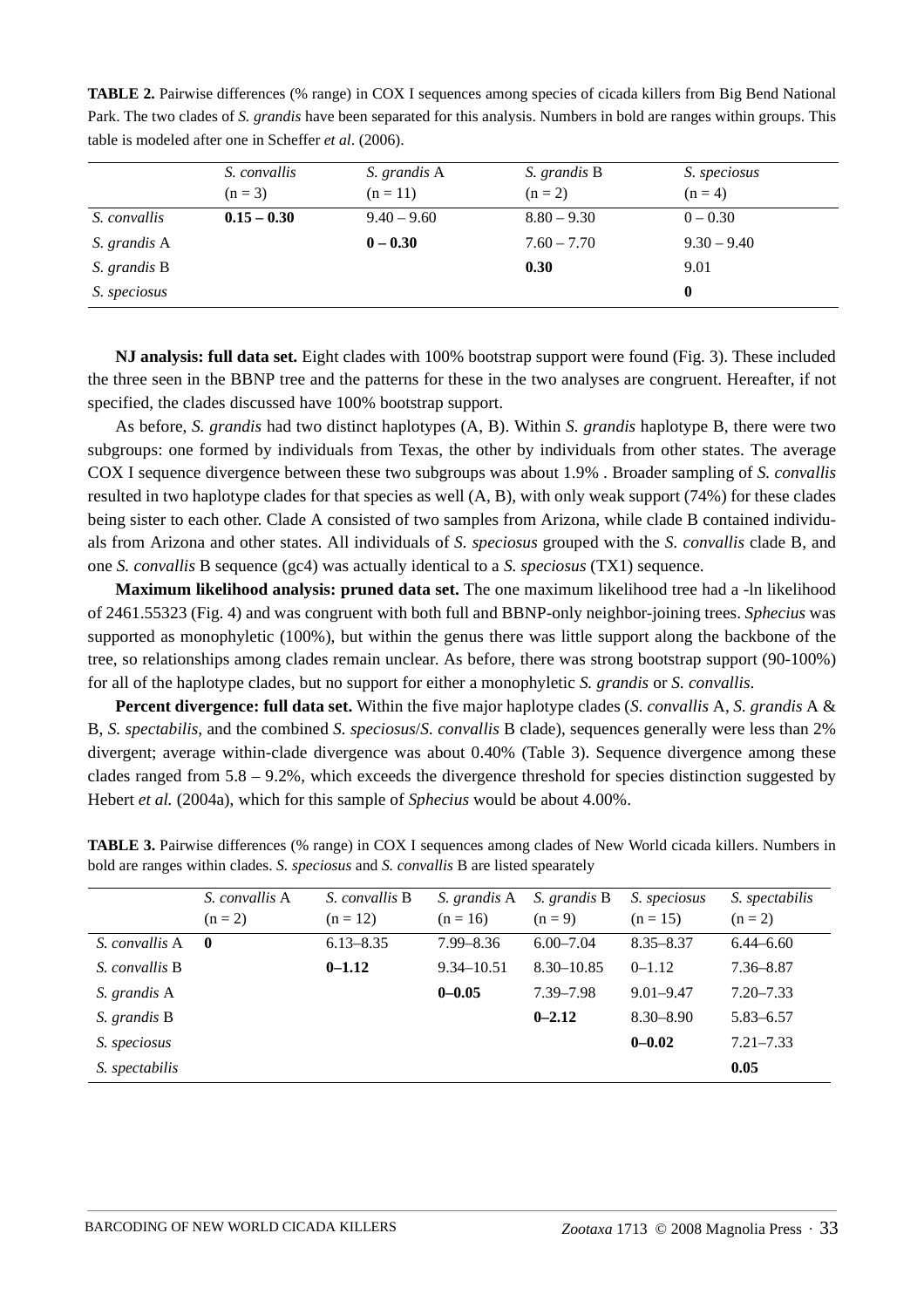

**FIGURE 3**. COX I gene tree resulting from NJ analysis of the full data set, including 56 *Sphecius* sequences. Bootstrap values greater than 70% are provided above the branches. Haplotype symbols match those used in Fig. 1. Abbreviations after each name indicate the state where the individual was collected (and gc indicates Grand Canyon National Park). When multiple individuals from a state were used in the analysis, they are numbered.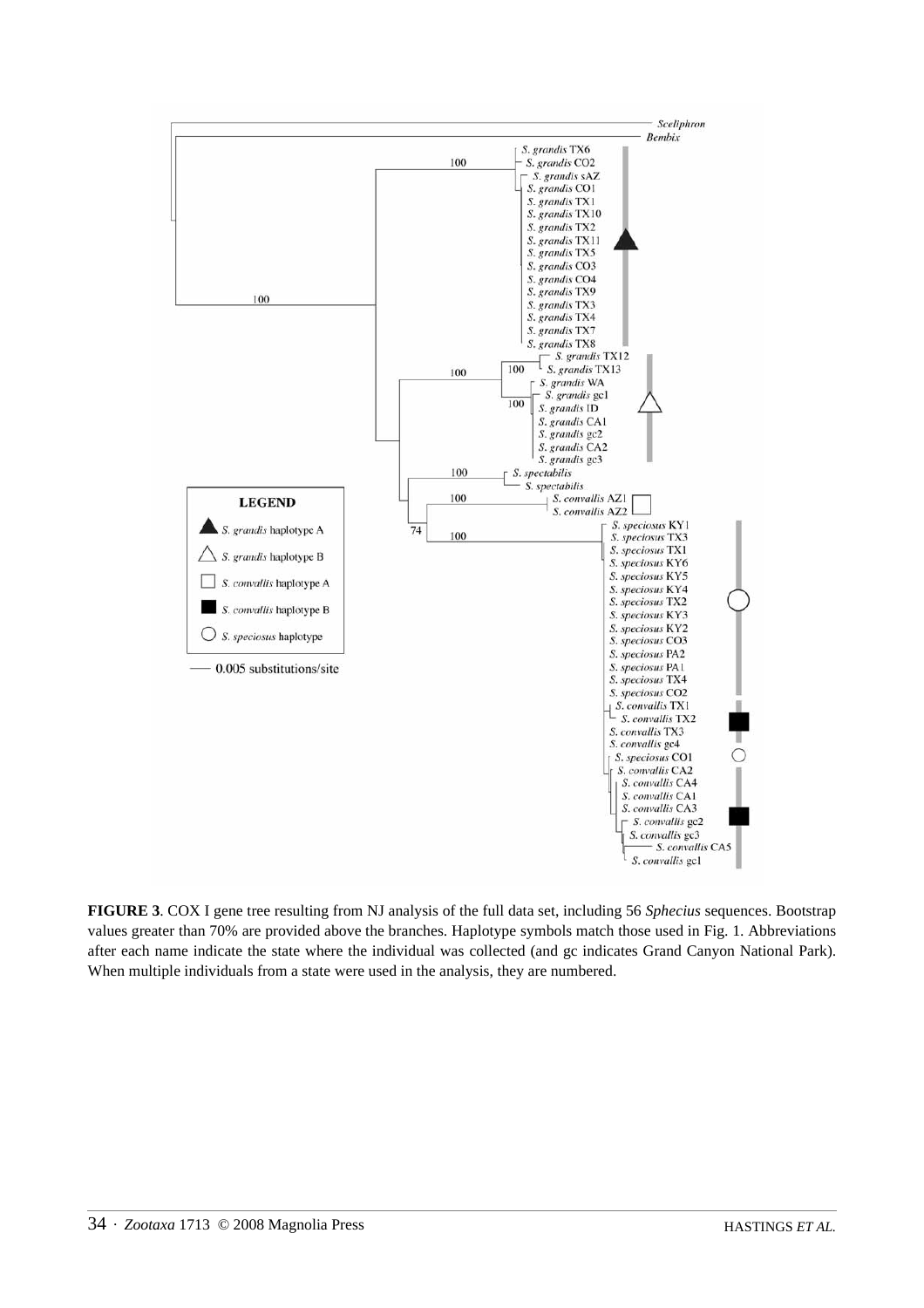

**FIGURE 4**. COX 1 gene tree resulting from maximum likelihood analysis of the pruned data set, with duplicate *Sphecius* sequences removed. Bootstrap values greater than 70% are provided above the branches. Haplotype symbols match those used in Fig. 1.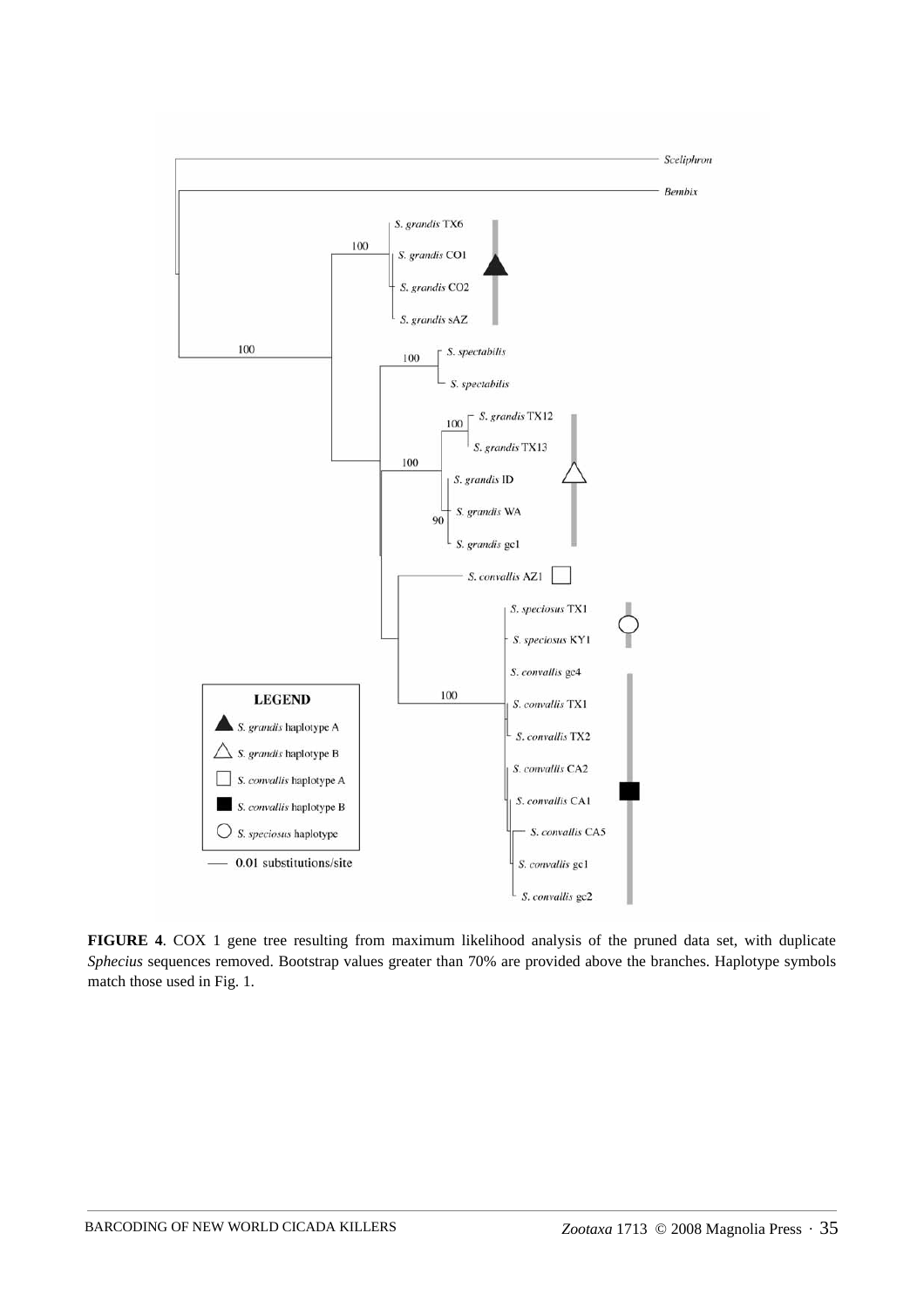#### **Discussion**

**Sympatric populations of** *Sphecius* **in BBNP**: Our prediction that barcodes of cicada killer wasps from BBNP would fall into three distinct groups was upheld, but the barcode groups do not correspond to the three named species collected there. The arbitrary threshold for species distinction of Hebert *et al.* (2004a) supports recognition of *S. grandis*, but the similarity of the *S. convallis* and *S. speciosus* barcodes favors collapsing these two species into one. Additionally, the existence of two divergent clades within *S. grandis* suggests that this morphospecies actually consists of two cryptic species, a common finding of barcoding studies of sympatric multispecies assemblages (Hebert, *et al*. 2004b; Smith, *et al*. 2005).

For evaluation of a putative species, classical taxonomy attempts to assess variation among many individuals from many locations within its geographic range. DeSalle *et al*. (2005) point out that broad sampling is as important to barcoding studies as it is to studies based on morphology. Though the original intent of our study was to clarify relationships among populations of *Sphecius* in BBNP, the inclusion of individuals from a variety of locations provided a better understanding of these relationships.

**The big picture.** Analysis of the full data set affects interpretations in two ways: 1) it confounds the status of *S. convallis* and its relationship to *S. speciosus*, and 2) it reinforces the suggestion that there are two cryptic species within *S. grandis*. As before, *S. grandis* wasps from the larger sample fell into two haplotype clades. Outside of BBNP, these clades are allopatric, with haplotype A found only south and east of the Rocky Mountains, while haplotype B occurs west of this mountain range (Fig. 1). The potential isolating influence of the mountains might account for the evolution of different lineages of *S. grandis* (Smith *et al*. 2005).

As barcoding analysis can result in overestimation of species diversity, the results presented here are, by no means, sufficient to conclude that cryptic species exist within *S. grandis*. For example, highly divergent COX I sequences within populations of the leafmining flies, *Liriomyza trifolii* Burgess (Agromyzidae), suggested cryptic species but, preliminary analysis of nuclear genes has not supported this conclusion (Scheffer *et al.* 2006). Though not common, divergent mitochondrial lineages can be retained within species. Conclusions based on barcoding data are more convincing when supported by ecological evidence (Dasmahapatra & Mallet 2006). Reports of ecological evidence corroborating barcoding identification of cryptic species include the Smith *et al*. (2006) study of parasitoid Tachinid flies and the Hebert *et al*. (2004b) study of tropical butterflies. Currently, we have found no evidence of ecological separation between groups of *S. grandis*.

Highly divergent COX I sequences within *S. convallis* raise a similar question of relationships, complicated by the similarity of one of the two *S. convallis* haplotypes to that of *S. speciosus*. One interpretation of this result is that *S. convallis* and *S. speciosus* are, indeed, separate species, but that introgression of the mitochondrial lineage of the latter has recently occurred within the population of the former. Introgression of mtDNA from one population into another is not uncommon, especially if frequent hybridization occurs and the introgressed mitochondrial genome has a selective advantage (Melo-Ferreira *et al*. 2005). As the geographic ranges of *S. convallis* and *S. speciosus* overlap, such opportunities exist.

Alternatively, the similarity of the COX I sequences of *S. speciosus* and *S. convallis* B could be explained by recent speciation and lack of time for evolutionary divergence. The *S. convallis* A sequences could simply be a different haplotype retained from the ancestral population. A third possible explanation is that *S. convallis* A and *S. speciosus* are separate species, and that *S. convallis* B is merely a morphological variant of the latter. Additional ecological research or analysis of suitable nuclear gene sequences (Gompert *et al.* 2006) could help resolve the issue of the status of *S. convallis* and its relationship to *S. speciosus*. Though nuclear genes generally evolve at a slower rate than mitochondrial genes, fragments of several nuclear genes, such as phosphoenolpyruvate carboxykinase (PEPCK) (Leys *et al.* 2002), elongation factor-1α (EF-1α) (Danforth *et al*. 1999; Leys *et al.* 2002), and the D1–D2 region of the large subunit ribosomal RNA gene (LSU rDNA D1–D2) (Sonnenberg *et al*. 2007) have shown promise for resolving species. In fact, analysis of COX I sequences combined with that of the LSU rDNA D1–D2 gene fragment has proved useful in detecting mitochondrial transfer between species (Sonnenberg *et al*. 2007).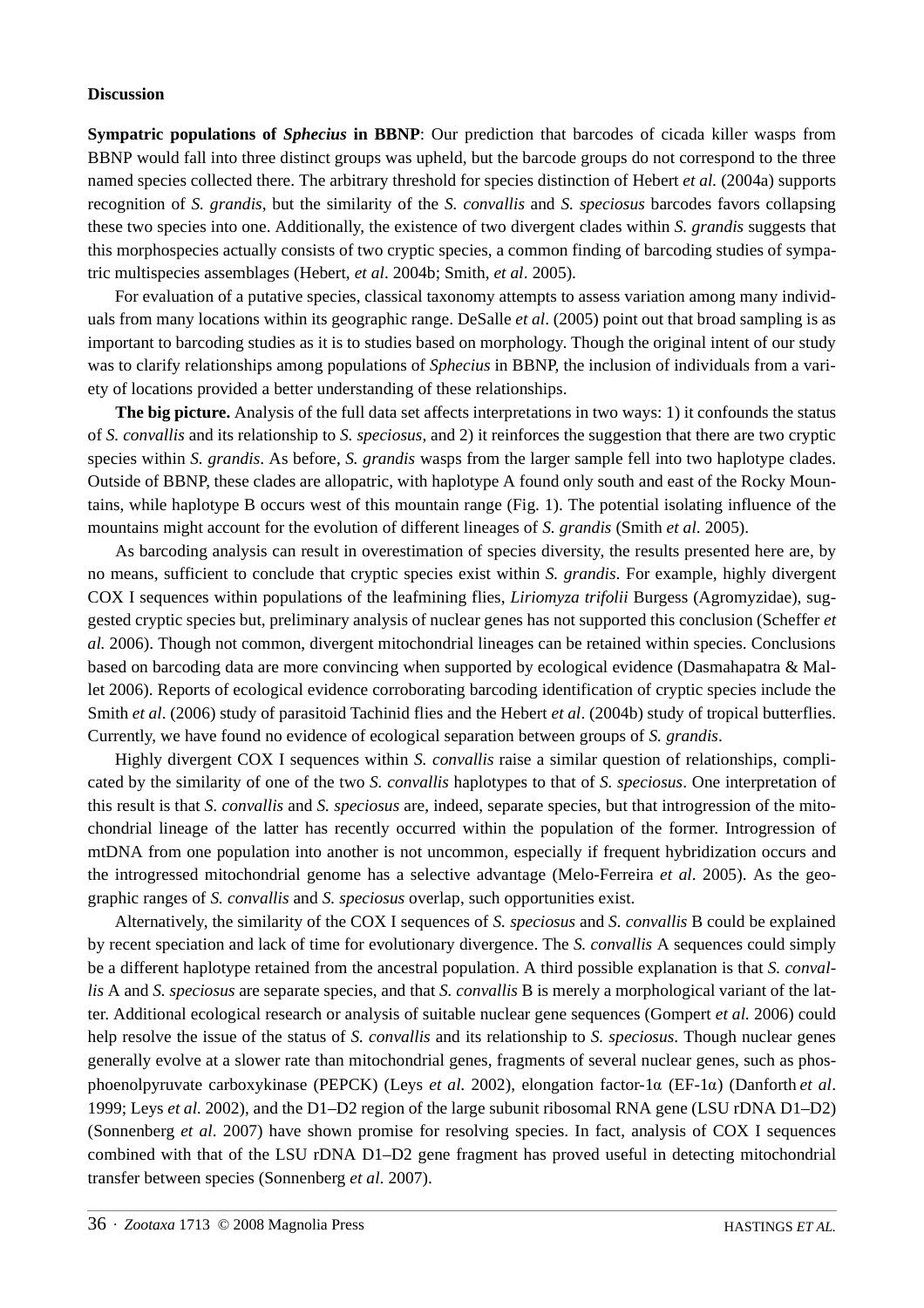**Barcodes and the new taxonomic key.** The new key to New World *Sphecius* (Holliday & Coelho 2006) uses morphological traits and geographic distributions to distinguish among five named species of *Sphecius*, including the four species*, S. convallis, S. grandis, S. spectabilis,* and *S. speciosus*, that were part of this study. The barcodes support identification of *S. spectabilis* and *S. grandis* as species distinctly different from *S. speciosus* and *S. convallis*. However, the barcoding evidence regarding the status of *S. convallis* and its relationship to *S. speciosus* is ambiguous. Additionally, the existence of highly divergent barcode groupings within *S. grandis* raises the possibility that this morphospecies actually represents two cryptic species. In their discussion of the shortcomings of the earlier keys of Fox (1895) and of Bohart (2000), Holliday and Coelho (2006) point to the failure of these keys to correctly identify a large percentage of *S. convallis* and *S. grandis*. It is noteworthy that the conflicts between the barcoding evidence presented here and the new key involve these same species. Furthermore, the new key describes a wide range of variation in color and markings of gastral terga within *S. grandis*. If, indeed, there are cryptic species of *S. grandis*, as suggested by the barcode evidence, then some of this variation could actually be due to inter-, rather than intraspecific differences among individuals. An advantage of the barcoding evidence is that, unlike the morphological distinctions made in the new and in the earlier keys to the genus, it is independent of sex. We do not consider the barcoding evidence presented here to be any more or any less useful to the assignment of New World *Sphecius* specimens to a particular species than is the evidence used in the new taxonomic key. However, if combined with morphological and distributional data, barcodes would likely enhance our understanding of the relationships among populations of these wasps.

The results of this study provide evidence of the utility of COX I barcoding. Despite the limitations of the method as a sole means of species identification and delineation, it has generated two new lines of inquiry: 1) the status of the two barcode groups of *S. grandis*, and 2) the relationship between *S. convallis* and *S. speciosus*. Future work to resolve these two questions will follow several lines of investigation, including analysis of nuclear genes, closer examination of morphological variation, and field studies of the behavioral ecology of sympatric populations of these wasps.

### **Acknowledgments.**

We thank Allan Hook for identification of the *Bembix*, and the collectors who sent specimens to us for this project. We are grateful to the National Park Service for permission to conduct research in Big Bend National Park under NPS permit # BIBE-2005-SCI-003, and to M. Alex Smith and an anonymous reviewer for their useful comments on the manuscript This work was supported in part by grants from the Northern Kentucky University Center for Integrative Natural Sciences and Mathematics (JMH and PJS), by grant number P20RR-16481 from the National Center for Research Resources, a component of the National Institutes of Health (PJS), the Quincy University Faculty Development and Welfare Committee (JRC), and the Lafayette College Academic Research Committee (CWH). The maps used for Figure 1 were made available by the National Atlas of the United States (http://www.nationalatlas.gov/) and the National Park Service maps website from the Harpers Ferry Center of the U.S. Department of the Interior ( http://www.nps.gov/carto/).

#### **References**

- Ballard, J.W.O. & Rand, D.M. (2005) The population biology of mitochondrial DNA and its phylogenetic implications. *Annual Review of Ecology and Systematics,* 36, 621–642.
- Barrett, R. & Hebert, P.D.N. (2005) Identifying spiders through DNA barcodes. *Canadian Journal of Zoology,* 83, 481– 491.
- Bohart, R.M. (2000) A review of the Gorytini in the neotropical region (Hymenoptera: Sphecidae: Bembicinae). *Contributions on Entomology International,* 4, 111–259.
- Danforth, B.N., Mitchell, P.L. & Packer, L. (1998) Mitochondrial DNA differentiation between two cryptic *Halictus* (Hymenoptera: Halictidae) species. *Annals of the Entomological Society of America*, 91, 387-391.

Danforth, B.N., Sauquet, H. & Packer, L. (1999) Phylogeny of the bee genus *Halictus* (Hymenoptera: Halictidae) based